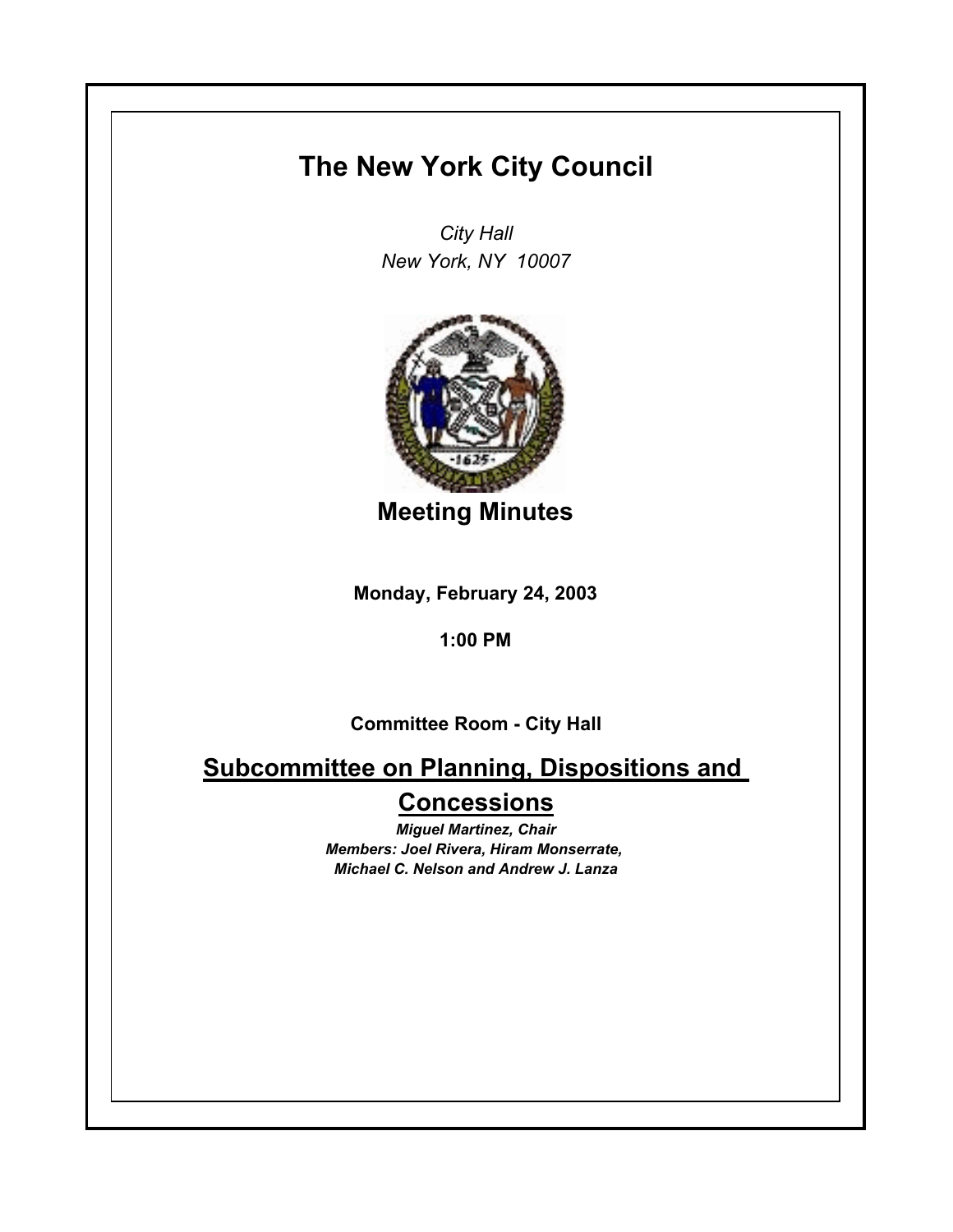| Roll Call    |                                                                                                                                                                                                                                                                                                                                                                                                                                                                                                                                                                                                                                                                                                                                                                                                    |                                                                                                                                                                                                                                                                                                                                                                                                                                                                                                                                                                            |  |
|--------------|----------------------------------------------------------------------------------------------------------------------------------------------------------------------------------------------------------------------------------------------------------------------------------------------------------------------------------------------------------------------------------------------------------------------------------------------------------------------------------------------------------------------------------------------------------------------------------------------------------------------------------------------------------------------------------------------------------------------------------------------------------------------------------------------------|----------------------------------------------------------------------------------------------------------------------------------------------------------------------------------------------------------------------------------------------------------------------------------------------------------------------------------------------------------------------------------------------------------------------------------------------------------------------------------------------------------------------------------------------------------------------------|--|
|              |                                                                                                                                                                                                                                                                                                                                                                                                                                                                                                                                                                                                                                                                                                                                                                                                    | Present: Martinez, Rivera, Monserrate, Nelson and Lanza                                                                                                                                                                                                                                                                                                                                                                                                                                                                                                                    |  |
|              |                                                                                                                                                                                                                                                                                                                                                                                                                                                                                                                                                                                                                                                                                                                                                                                                    | Other Council Members Attending: Reyna                                                                                                                                                                                                                                                                                                                                                                                                                                                                                                                                     |  |
| LU 0283-2002 | Uniform land use review procedure application no. C 030054 HAM,<br>an Urban Development Action Area Designation and Project<br>located at 734-744 East 5th Street, and the disposition of such<br>property, Borough of Manhattan, Council District no. 2. This matter<br>is subject to Council Review and action pursuant to §197-c and<br>§197-d of the New York City Charter and Article 16 of the General<br>Municipal Law., an Urban Development Action Area Designation<br>and Project located at 734-744 East 5th Street, and the disposition<br>of such property, Borough of Manhattan, Council District no. 2.<br>This matter is subject to Council Review and action pursuant to<br>§197-c and §197-d of the New York City Charter and Article 16 of the<br><b>General Municipal Law.</b> |                                                                                                                                                                                                                                                                                                                                                                                                                                                                                                                                                                            |  |
|              | <u>Attachments:</u>                                                                                                                                                                                                                                                                                                                                                                                                                                                                                                                                                                                                                                                                                                                                                                                | Hearing Transcript 1/14, Hearing Transcript - Stated Meeting - 2/26                                                                                                                                                                                                                                                                                                                                                                                                                                                                                                        |  |
|              | <u>Attachments:</u>                                                                                                                                                                                                                                                                                                                                                                                                                                                                                                                                                                                                                                                                                                                                                                                | Hearing Transcript 1/14, Hearing Transcript - Stated Meeting - 2/26                                                                                                                                                                                                                                                                                                                                                                                                                                                                                                        |  |
|              | <b>Affirmative:</b><br>$5 -$                                                                                                                                                                                                                                                                                                                                                                                                                                                                                                                                                                                                                                                                                                                                                                       | Martinez, Rivera, Monserrate, Nelson and Lanza                                                                                                                                                                                                                                                                                                                                                                                                                                                                                                                             |  |
| LU 0356-2003 | <b>Attachments:</b>                                                                                                                                                                                                                                                                                                                                                                                                                                                                                                                                                                                                                                                                                                                                                                                | Uniform land use review procedure application no. C 020646 PPK,<br>pursuant to §197-c and §197-d of the New York City Charter<br>concerning the disposition of two city-owned properties, located in<br>Community Board 3, Borough of Brooklyn, Council Districts no. 34<br>and 36. This application is subject to review and action by the<br>Land Use Committee only if appealed to the Council pursuant to<br>§197-d(b)(2) of the Charter or called up by vote of the Council<br>pursuant to §197-d(b)(3) of the Charter.<br>Hearing Transcript - Stated Meeting - 2/26 |  |
|              | <u> Attachments:</u>                                                                                                                                                                                                                                                                                                                                                                                                                                                                                                                                                                                                                                                                                                                                                                               | Hearing Transcript - Stated Meeting - 2/26                                                                                                                                                                                                                                                                                                                                                                                                                                                                                                                                 |  |
|              | Affirmative: 5 -                                                                                                                                                                                                                                                                                                                                                                                                                                                                                                                                                                                                                                                                                                                                                                                   |                                                                                                                                                                                                                                                                                                                                                                                                                                                                                                                                                                            |  |

Martinez, Rivera, Monserrate, Nelson and Lanza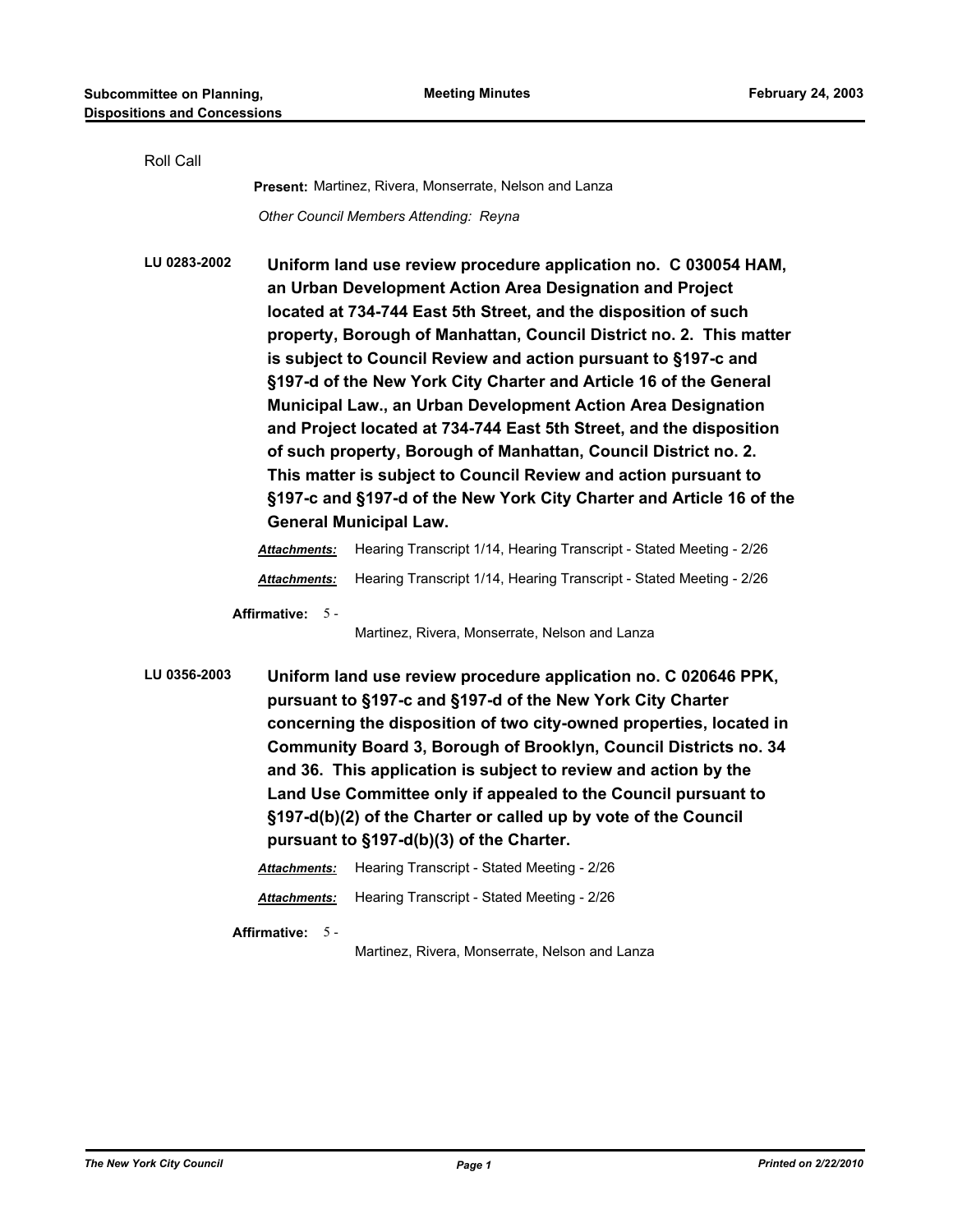| LU 0313-2002 | Application no. 20035096 HAK, an Urban Development Action Area   |  |  |  |
|--------------|------------------------------------------------------------------|--|--|--|
|              | Project located at known as the Ocean Hill Site located in       |  |  |  |
|              | Community Board 16, Council Districts no. 37 and 41, Borough of  |  |  |  |
|              | Brooklyn. This matter is subject to Council review and action    |  |  |  |
|              | pursuant to Article 16 of the New York General Municipal Law, at |  |  |  |
|              | the request of the New York City Department of Housing           |  |  |  |
|              | <b>Preservation and Development</b>                              |  |  |  |
|              |                                                                  |  |  |  |

*Attachments:* Hearing Transcript 1/14, Hearing Transcript - Stated Meeting 3/12 *Attachments:* Hearing Transcript 1/14, Hearing Transcript - Stated Meeting 3/12

**LU 0318-2002 Application no. 20035101 HAM, an Urban Development Action Area Project, located at 207-213 West 144th Street, Council District no. 7, Borough of Manhattan. This matter is subject to Council review and action pursuant to Article 16 of the New York General Municipal Law, at the request of the New York City Department of Housing Preservation and Development and pursuant to Section 577 of the Private Housing Finance Law for an exemption from real property taxes.**

## *Attachments:* Hearing Transcript 1/14, Hearing Transcript - Stated Meeting 3/12 *Attachments:* Hearing Transcript 1/14, Hearing Transcript - Stated Meeting 3/12

**LU 0321-2002 Application no. 20035106 HAK, an Urban Development Action Area Project located at 1005 Putnam Avenue, Council District no. 41, Borough of Brooklyn. This matter is subject to Council review and action pursuant to Article 16 of the New York General Municipal Law, at the request of the New York City Department of Housing Preservation and Development, and pursuant to Section 577 of the Private Housing Finance Law for an exemption from real property taxes.**

> *Attachments:* Hearing Transcript 1/14, Hearing Transcript - Stated Meeting 3/12 *Attachments:* Hearing Transcript 1/14, Hearing Transcript - Stated Meeting 3/12

**LU 0323-2002 Application no. 20035108 HAX, an Urban Development Action Area Project located in Community Board 3, Council Districts no. 15, 16, 17 and 18, Borough of the Bronx. This matter is subject to Council review and action pursuant to Article 16 of the New York General Municipal Law, at the request of the New York City Department of Housing Preservation and Development.**

*Attachments:* Hearing Transcript 1/14, Hearing Transcript 3/20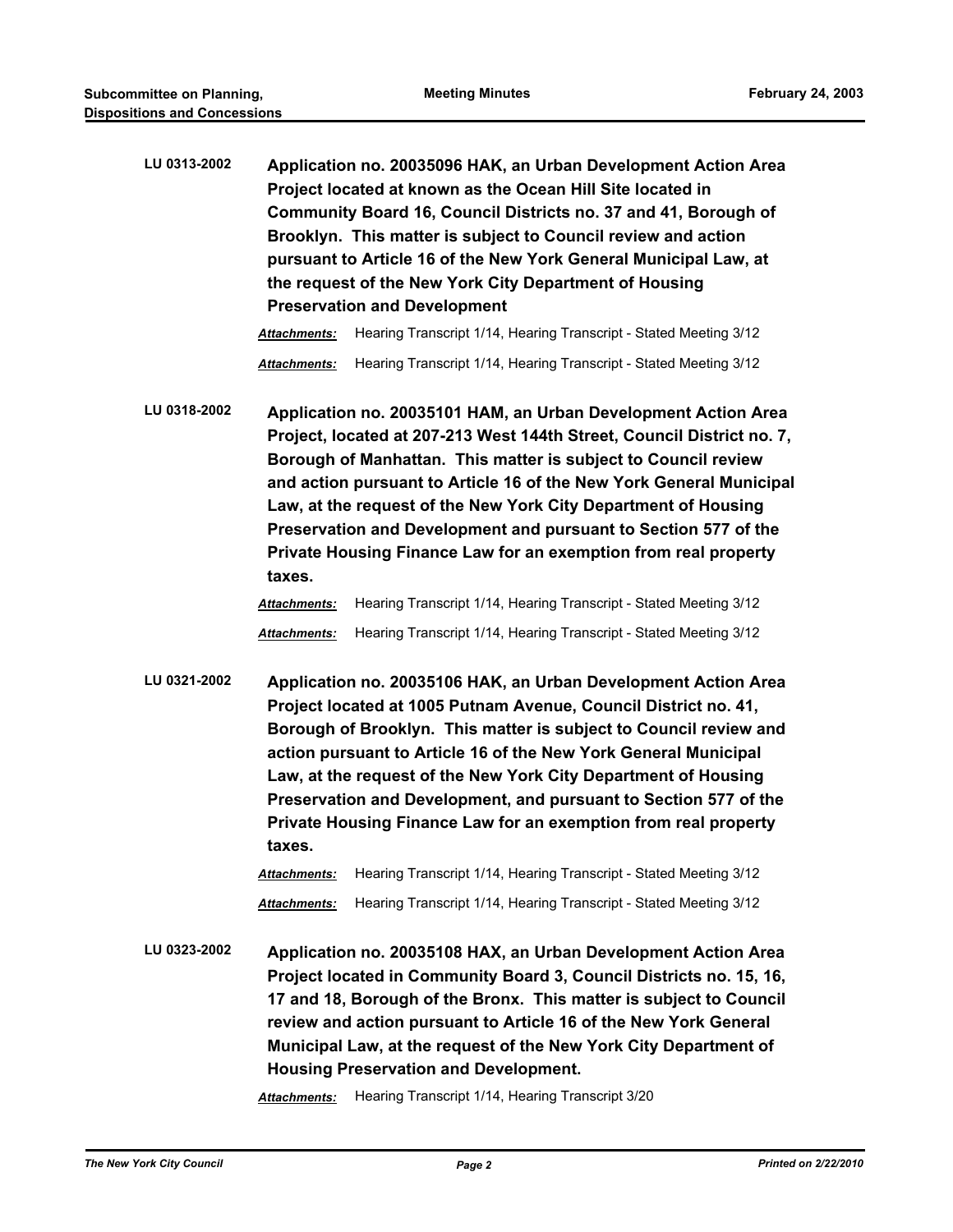*Attachments:* Hearing Transcript 1/14, Hearing Transcript 3/20

**LU 0327-2002 Application no. 20035118 HAQ, an Urban Development Action Area Project located at 656 Woodward Avenue, Council District no. 30, Borough of Queens. This matter is subject to Council review and action pursuant to Article 16 of the New York General Municipal Law, at the request of the New York City Department of Housing Preservation and Development.**

*Attachments:* Hearing Transcript 1/14, Hearing Transcript - Stated Meeting 4/9 *Attachments:* Hearing Transcript 1/14, Hearing Transcript - Stated Meeting 4/9

**LU 0330-2002 Application no. 20035221 HAQ, an Urban Development Action Area Project located at 662 Woodward Avenue, Council District no. 30, Borough of Queens. This matter is subject to Council review and action pursuant to Article 16 of the New York General Municipal Law, at the request of the New York City Department of Housing Preservation and Development.**

## *Attachments:* Hearing Transcript 1/14, Hearing Transcript - Stated Meeting 4/9

*Attachments:* Hearing Transcript 1/14, Hearing Transcript - Stated Meeting 4/9

**LU 0339-2003 Application no. 20035127 HAK, an Urban Development Action Area Project located at 1121 and 1123 Green Avenue, Council District no. 34, Borough of Brooklyn. This matter is subject to Council review and action pursuant to Article 16 of the New York General Municipal Law, at the request of the New York City Department of Housing Preservation and Development.**

> *Attachments:* Hearing Transcript 1/14, Hearing Transcript 3/20, Hearing Transcript - Stated Meeting 3/26

**LU 0340-2003 Application no. 20035128 HAK, an Urban Development Action Area Project known as the Watkins Street Cluster located in Community Boards 3 and 16, Council Districts no. 36 and 42, Borough of Brooklyn. This matter is subject to Council review and action pursuant to Article 16 of the New York General Municipal Law, at the request of the New York City Department of Housing Preservation and Development.**

> *Attachments:* Hearing Transcript 1/14, Hearing Transcript 4/28, Hearing Transcript - Stated Meeting 4/30

*Attachments:* Hearing Transcript 1/14, Hearing Transcript 3/20, Hearing Transcript - Stated Meeting 3/26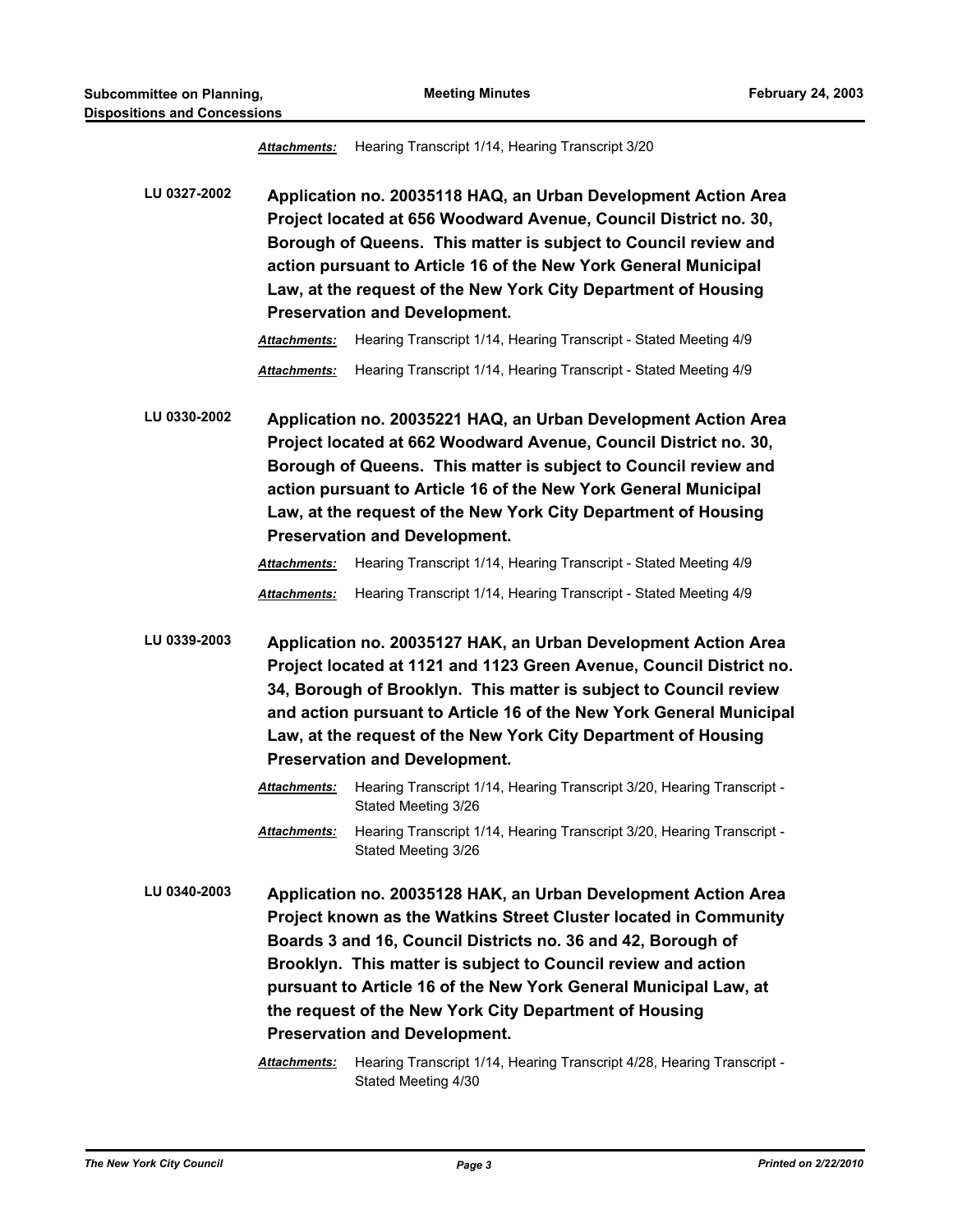| sitions and Concessions |                                                                                                                                                                                                                                                                                                                                                                                                                                                                                                   |                                                                                                                                                                                                                                                                                                                                                                                        |  |  |
|-------------------------|---------------------------------------------------------------------------------------------------------------------------------------------------------------------------------------------------------------------------------------------------------------------------------------------------------------------------------------------------------------------------------------------------------------------------------------------------------------------------------------------------|----------------------------------------------------------------------------------------------------------------------------------------------------------------------------------------------------------------------------------------------------------------------------------------------------------------------------------------------------------------------------------------|--|--|
|                         | <b>Attachments:</b>                                                                                                                                                                                                                                                                                                                                                                                                                                                                               | Hearing Transcript 1/14, Hearing Transcript 4/28, Hearing Transcript -<br>Stated Meeting 4/30                                                                                                                                                                                                                                                                                          |  |  |
| LU 0342-2003            | Application no. 20035130 HAM, an Urban Development Action Area<br>Project known as the West 139th Street Cluster, located in<br>Community Board 10, Council District no. 9, Borough of Manhattan.<br>This matter is subject to Council review and action pursuant to<br>Article 16 of the New York General Municipal Law, at the request of<br>the New York City Department of Housing Preservation and<br>Development.                                                                           |                                                                                                                                                                                                                                                                                                                                                                                        |  |  |
|                         | <b>Attachments:</b>                                                                                                                                                                                                                                                                                                                                                                                                                                                                               | Hearing Transcript 1/14, Hearing Transcript 3/20, Hearing Transcript -<br>Stated Meeting 3/26                                                                                                                                                                                                                                                                                          |  |  |
|                         | Attachments:                                                                                                                                                                                                                                                                                                                                                                                                                                                                                      | Hearing Transcript 1/14, Hearing Transcript 3/20, Hearing Transcript -<br>Stated Meeting 3/26                                                                                                                                                                                                                                                                                          |  |  |
| LU 0348-2003            | Application no. 20035136 HAM, an Urban Development Action Area<br>Project, located at 849 St. Nicholas Avenue, Council District no. 7,<br>Borough of Manhattan. This matter is subject to Council review<br>and action pursuant to Article 16 of the New York General Municipal<br>Law, at the request of the New York City Department of Housing<br>Preservation and Development and pursuant to Section 577 of the<br>Private Housing Finance Law for an exemption from real property<br>taxes. |                                                                                                                                                                                                                                                                                                                                                                                        |  |  |
|                         | Attachments:                                                                                                                                                                                                                                                                                                                                                                                                                                                                                      | Hearing Transcript 1/14, Hearing Transcript - Stated Meeting 4/9                                                                                                                                                                                                                                                                                                                       |  |  |
|                         | Attachments:                                                                                                                                                                                                                                                                                                                                                                                                                                                                                      | Hearing Transcript 1/14, Hearing Transcript - Stated Meeting 4/9                                                                                                                                                                                                                                                                                                                       |  |  |
| LU 0349-2003            |                                                                                                                                                                                                                                                                                                                                                                                                                                                                                                   | Application no. 20035137 HAM, an Urban Development Action Area<br>Project, located at 222 East 13th Street, Council District no. 2,<br>Borough of Manhattan. This matter is subject to Council review<br>and action pursuant to Article 16 of the New York General Municipal<br>Law, at the request of the New York City Department of Housing<br><b>Preservation and Development.</b> |  |  |
|                         | Attachments:<br>Attachments:                                                                                                                                                                                                                                                                                                                                                                                                                                                                      | Hearing Transcript 1/14, Hearing Transcript - Stated Meeting - 2/26<br>Hearing Transcript 1/14, Hearing Transcript - Stated Meeting - 2/26                                                                                                                                                                                                                                             |  |  |
|                         | Affirmative: 5-                                                                                                                                                                                                                                                                                                                                                                                                                                                                                   | Martinez, Rivera, Monserrate, Nelson and Lanza                                                                                                                                                                                                                                                                                                                                         |  |  |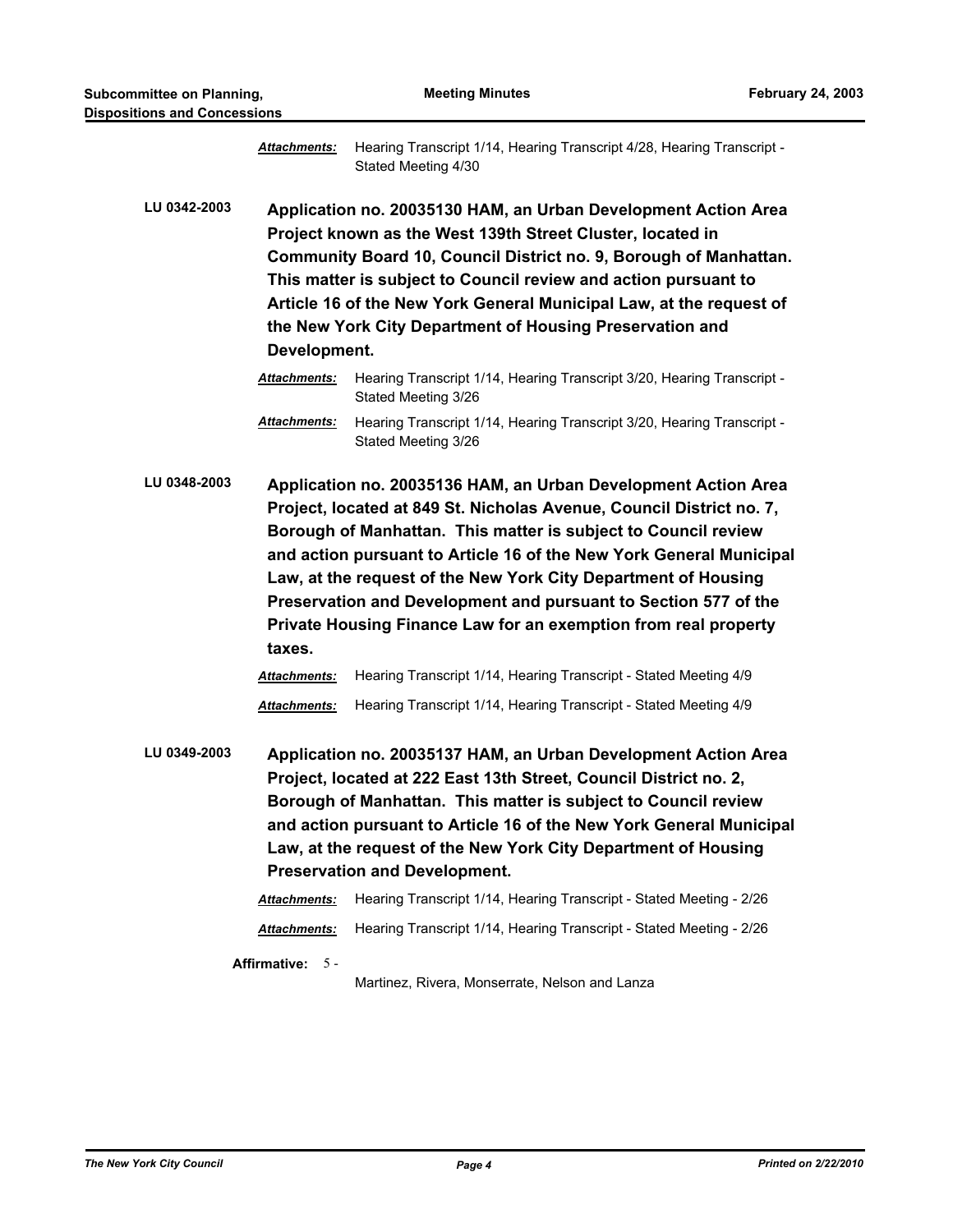**LU 0351-2003 Application no. 20035144 HAX, an Urban Development Action Area Project known as the Park Avenue Cluster, located in Community Board 3, Council Districts no. 16 and 17, Borough of the Bronx. This matter is subject to Council review and action pursuant to Article 16 of the New York General Municipal Law, at the request of the New York City Department of Housing Preservation and Development.**

**LU 0352-2003 Application no. 20035145 HAM, an Urban Development Action Area Project known as the West 145th Street Cluster, located in Community Board 10, Council Districts no. 7 and 9, Borough of Manhattan. This matter is subject to Council review and action pursuant to Article 16 of the New York General Municipal Law, at the request of the New York City Department of Housing Preservation and Development.**

> *Attachments:* Hearing Transcript 1/14, Hearing Transcript 3/20, Hearing Transcript - Stated Meeting 3/26

> *Attachments:* Hearing Transcript 1/14, Hearing Transcript 3/20, Hearing Transcript - Stated Meeting 3/26

**LU 0366-2003 Application no. 20035154 HAK, an Urban Development Action Area Project located at 178 Rockaway Avenue, Council District no. 41, Borough of Brooklyn. This matter is subject to Council review and action pursuant to Article 16 of the New York General Municipal Law, at the request of the New York City Department of Housing Preservation and Development.**

*Attachments:* Hearing Transcript

*Attachments:* Hearing Transcript

**LU 0367-2003 Application no. 20035155 HAM, an Urban Development Action Area Project located at 165-69 Avenue C, Council District no. 2, Borough of Manhattan. This matter is subject to Council review and action pursuant to Article 16 of the New York General Municipal Law, at the request of the New York City Department of Housing Preservation and Development.**

*Attachments:* Hearing Transcript, Hearing Transcript - Stated Meeting 4/30

*Attachments:* Hearing Transcript 1/14, Hearing Transcript 3/20, Hearing Transcript - Stated Meeting 3/26

*Attachments:* Hearing Transcript 1/14, Hearing Transcript 3/20, Hearing Transcript - Stated Meeting 3/26